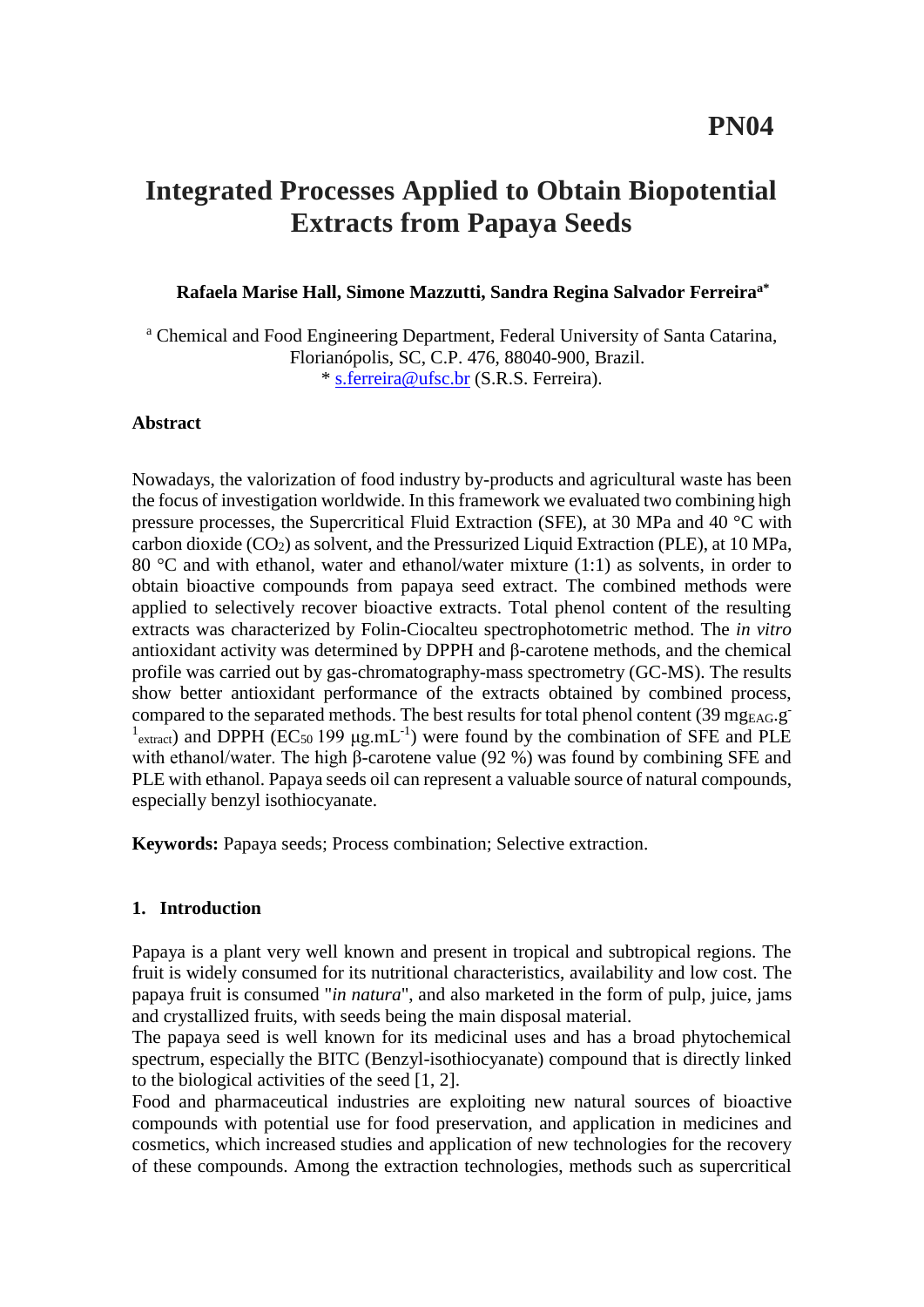fluid extraction (SFE) and pressurized liquid extraction (PLE) are of interest. These are environmentally friendly methods to obtain bioactive compounds due to the use of green solvents such as ethanol, water and  $CO<sub>2</sub>$ . SFE and PLE are also attractive techniques because of potential reduction of energy consumption and the high quality extracts <sup>[3]</sup>. However, SFE with  $CO<sub>2</sub>$  is normally applied for the recovery of low polarity compounds, whereas PLE with ethanol and/or water allows extraction of compounds of high polarity [4]. Therefore, the objective of this study is to integrate the extraction processes SFE and PLE to improve the recovery of compounds from papaya seed with biological potential.

# **2. Material and methods**

# **2.1. Papaya seeds and raw material characterization**

The papaya seeds were supplied by the company *Kazmierski* from Jaraguá do Sul, Santa Catarina - Brazil. The seeds were received at Laboratory of Thermodynamics and Supercritical Technology from Federal University of Santa Catarina (LATESC/UFSC), water washed, dried in air circulation oven at 45 °C for 24 h (until moisture of 16.95  $\pm$ 0.10%), ground in a knife mill and stored in polyethylene packages at -18 ºC (in domestic freezer) until experiments were carried out.

# **2.2. Supercritical fluid extraction (SFE)**

Mazzutti et al. [5] previously described the experimental unit and the procedure for the high-pressure process. The SFE experiment was carried out with 99.9% pure  $CO<sub>2</sub>$  (White Martins, Brazil) in duplicate under the conditions of 30 MPa, 40 °C and solvent flow rate of 0.7 kg.h-1 , for 4 hours. Approximately 15 grams of sample were placed into the extraction vessel. The selected condition was determined by literature [6]. The extracts were collected in amber glass flasks, weighed and stored under freezing (-18 °C) for further analyses. The extraction yield  $(X_0)$  was calculated by the ratio between mass of extract and mass of raw material.

# **2.3. Pressurized liquid extraction (PLE)**

PLE extractions were conducted in an extraction unit described by Mazzutti et al. [5], using ethanol P.A. (Neon, Brazil), distilled water and water/ethanol mixture (1:1) as extraction solvents. The experiments were performed in duplicate of 10 MPa, 80 °C and solvent flow rate of  $3 \text{ mL.min}^{-1}$ , during  $67 \text{ min}$ . From five to eight grams of sample and glass beads were used to fill the extraction vessel. The extracts were submitted to solvent removal by rotary evaporator (Fitason, Brazil), and the extraction yield was determined.

# **2.4. Integrated Process**

The integrated process (IP) proposed in this study is composed by SFE followed by PLE (the residue from SFE assay was the raw material for PLE assay). The IP first step (SFE) was performed as described in section 2.2. In sequence, the second step (PLE) was performed using ethanol P.A. (Neon, Brazil), distilled water and water/ethanol (1:1) mixture as extraction solvents at 10 MPa, 80  $^{\circ}$ C, solvent flow rate of 3 mL.min<sup>-1</sup>, for 67 min. The experiments were performed in duplicate and extracts collected in amber flasks and the solvent removal was performed by rotary evaporator (Fisatom, Brazil).

# **2.5. Total phenolic content (TPC)**

The total phenolic content for each extract samples was determined by the Folin-Ciocalteu method [7]. A stock solution of  $2 \text{ mg.mL}^{-1}$  of gallic acid in distilled water was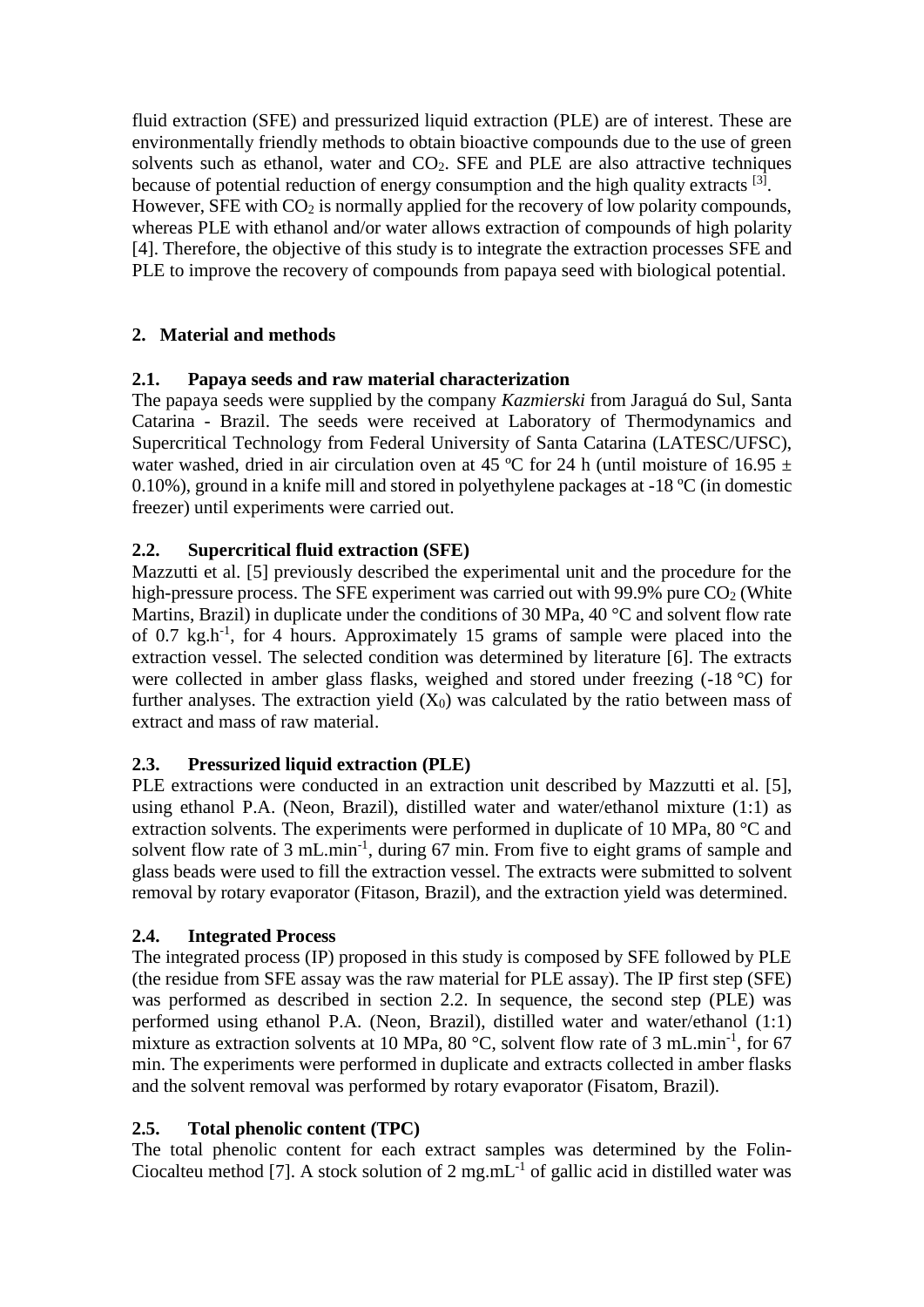diluted in different concentrations to obtain the standard curve  $(R^2 = 0.9965)$ . The extracts were diluted in ethanol at a concentration of 30 mg.mL $^{-1}$  and a reaction mixture was prepared with 10 μL of extract or solvent, 50 μL of Folin-Ciocateau reagent, 150 μL of 20% sodium carbonate and 800 μL of distilled water. After 2 h incubation at room temperature, the absorbance was measured at 760 nm, using UV-Vis spectrophotometer. The sample was prepared in triplicate and the results expressed in milligrams of gallic acid equivalent per gram of dry matter ( $mg_{EAG}.g^{-1}$ <sub>extract</sub>). The chemical profile by gaschromatography-mass spectrometry (GC-MS) is being investigated.

# **2.6. Antioxidant activity**

The antioxidant activity was determined for the extracts obtained by SFE, PLE and IP. All reagents used in the antioxidant activity analysis were purchased from Sigma–Aldrich (USA).

## **2.6.1. Free radical scavenging activity (DPPH)**

The antioxidant activity by the DPPH (2,2-diphenyl-1-picrylhydrazyl) radical method was performed according to the methodology described by Mensor et. al. [8]. The extracts were diluted in ethanol with concentrations of 0 to 500  $\mu g.mL^{-1}$ . To the eppendorfs containing the extract dilutions were added 0.3 mM DPPH ethanoic solution, homogenized and incubated in darkness at room temperature. After 30 min the absorbance was measured at 517 nm. The samples were prepared in triplicate and the results expressed in effective concentration (EC50), concentration necessary to reduce by 50% the oxidative activity of the DPPH radical, the  $EC_{50}$  values were calculated from the linear regression.

## **2.6.2. β-carotene bleaching method**

Antioxidant activity of extracts by β-carotene/linoleic acid system was carried out according to the method described by Matthäus [9] and Kang et al. [10]. The solution of the β-carotene/linoleic acid system was prepared using 3.4 mg of β-carotene, to which were added 44 μL of linoleic acid, 400 mg of Tween-20 and 5 ml of chloroform. The chloroform was evaporated in a rotary evaporator (Fitason, Brazil) and 100 mL of distilled water were added. Eppendorfs with 1 mL of β-carotene system solution were added 40  $\mu$ L of ethanoic extract solution (1.667 mg.mL<sup>-1</sup>). And for control the sample was replaced by ethanol. The eppendorfs were placed in water bath at 50 °C and the absorbance was measured at 470 nm at zero incubation times (t:0) and after 2 hours (t:120). The results of antioxidant activity were calculated by Equation 1.

$$
AA\% = I - \left\{ \left[ \frac{(Abs_{t:120} - Abs_{t:0})}{(Abs_{Controlet:120} - Abs_{Controlet:0})} \right] \cdot 100 \right\}
$$
 (1)

## **3.0. Results and discussion**

## **3.1. Global extraction yield (X0) and total phenolic content (TPC)**

The results of extraction yield and total phenolic content (TPC) of the papaya seeds obtained by SFE, by PLE and by the integrated process (IP) are presented in Table 1. The yield value obtained for papaya seeds by SFE at condition of 30 MPa and 40 °C was 18.08%, a result suggesting high content of non polar compounds, and higher than yield of other seeds, as reported in literature for butia seed (12.6 %) [11] and chia seed (9.3 %) [12], both obtained at the same conditions of this study. The high yield obtained by SFE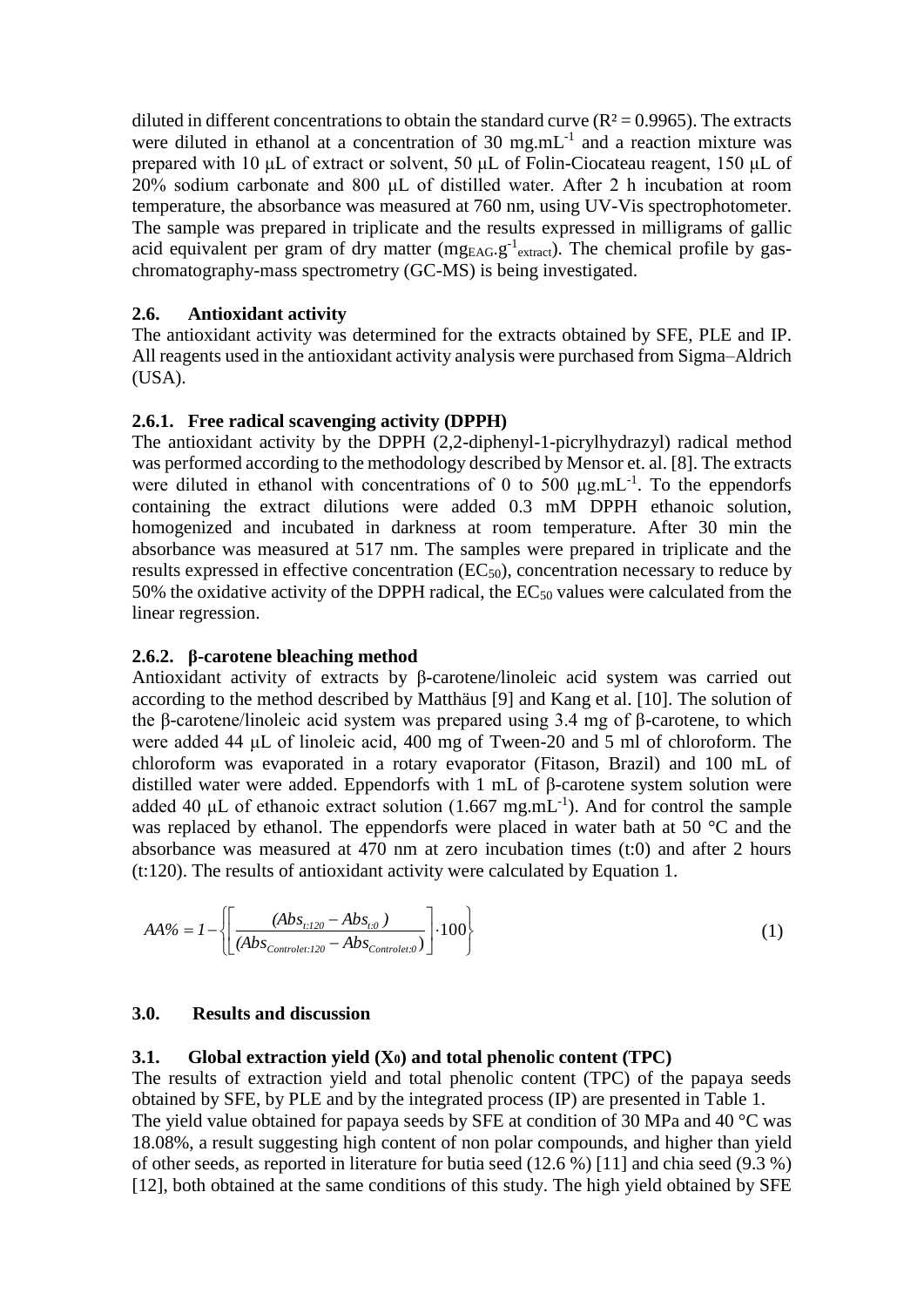is related to the increase in solvation power with pressure, due to enhancing solvent density.

For PLE, the extraction yield increased with solvent polarity. The highest PLE performance was verified for extraction with ethanol as solvent (23.72%), this condition being statistically different from extractions with water (13.94%) and water/ethanol (12.69%). Morrison and Boyd [13] report that ethanol, although a solvent that solubilizes preferably polar substances, can also extract lipids, giving a higher yield to the extractions. As observed by the high SFE yield, the sample presents a large amount of nonpolar compounds and these were also extracted with the use of ethanol.

Asghar et al. [14] evaluated the extraction by two-week maceration of papaya seeds and obtained yield values for water extraction of 12.84 % and ethanol 12.36 %. Muhamad et al. [15] evaluated the extraction of the papaya seed by orbital shaker and obtained yield values for solvent hexane of 0.12 %, for water of 0.04 % and for ethanol 0.02 %. The conditions evaluated by the authors are different from those used in the study, but it is noteworthy that in both studies the yields increased with the polarity of the solvents.

For the integrated process ( $1<sup>st</sup>$  step SFE and  $2<sup>nd</sup>$  step PLE) the highest yield was obtained for the test that used water as extraction solvent (18.55 %), a result that is statistically the same as that obtained for the water/ethanol solvent (17.13 %). Comparing IP results with single PLE extraction of papaya seeds in the same condition, we observe higher yield performance from the IP, because the SFE removed the lipids, favoring the greater interaction of the solvent with the more polarity compounds. The integration of the processes, SFE followed by PLE, allows to obtain two products with different characteristics and good yield.

| <b>Extraction</b><br>method       | $P(MPa)/T$ (°C)<br>and/or solvent     | $SPI^{(3)}$ | <b>Extraction yield</b><br>$($ %) | <b>Total phenol content</b><br>$(mg GAE g^{-1})$ |
|-----------------------------------|---------------------------------------|-------------|-----------------------------------|--------------------------------------------------|
| <b>SFE</b><br>Papaya seeds        | $30/40^{(1)}$                         |             | $18.08^b \pm 0.32$                | $2.11^d \pm 0.11$                                |
| <b>PLE</b><br>Papaya seeds        | $10/80$ /water                        | 9.0         | $13.94^{cd} \pm 0.96$             | $38.48^a \pm 2.75$                               |
|                                   | 10/80/water/ethanol                   | 7.2         | $12.69^{\text{d}} \pm 1.24$       | $38.33^a \pm 1.78$                               |
|                                   | $10/80$ /ethanol                      | 5.2         | $23.72^a \pm 1.12$                | $12.48^{\circ} \pm 0.77$                         |
| $_{\rm IP}$<br><b>Residue SFE</b> | $10/80/water^{(2)}$                   | 9.0         | $18.55^b \pm 0.09$                | $40.81^a \pm 1.16$                               |
|                                   | $10/80$ /water/ethanol <sup>(2)</sup> | 7.2         | $17.13^{bc} \pm 1.06$             | $38.63^a \pm 1.53$                               |
|                                   | $10/80$ /ethanol <sup>(2)</sup>       | 5.2         | $4.94^e \pm 0.11$                 | $29.38^b \pm 0.86$                               |

**Table 1.** Extraction yield and total phenol content of papaya seed extracts obtained by different extraction techniques.

IP:  $(1)$ <sup>1st</sup> step SFE and  $(2)$  2<sup>nd</sup> step PLE; Different superscript letters mean groups statistically different (p < 0.05) in each column. <sup>(3)</sup> SPI: solvent polarity index [16].

Analyzing the total phenolic content (TPC) from the extracts obtained by PLE, the highest values were reached using water and the water/ethanol mixture as solvents. Moreover, the lowest TPC result was observed for the extract obtained by SFE at 30MPa and 40°C  $(2.11 \text{ mgEAG} \cdot g^{-1}$ <sub>extract</sub>), this behavior is justified by the low affinity of the CO<sub>2</sub> with the phenolic compounds, mostly polar substances, and therefore with more affinity to polar solvents.

The TPC values reported for Muhamad et al. [15] for papaya extract obtained with water by low pressure extraction was  $5.57 \pm 0.10$  mgEAG.g<sup>-1</sup><sub>extract</sub>. The difference observed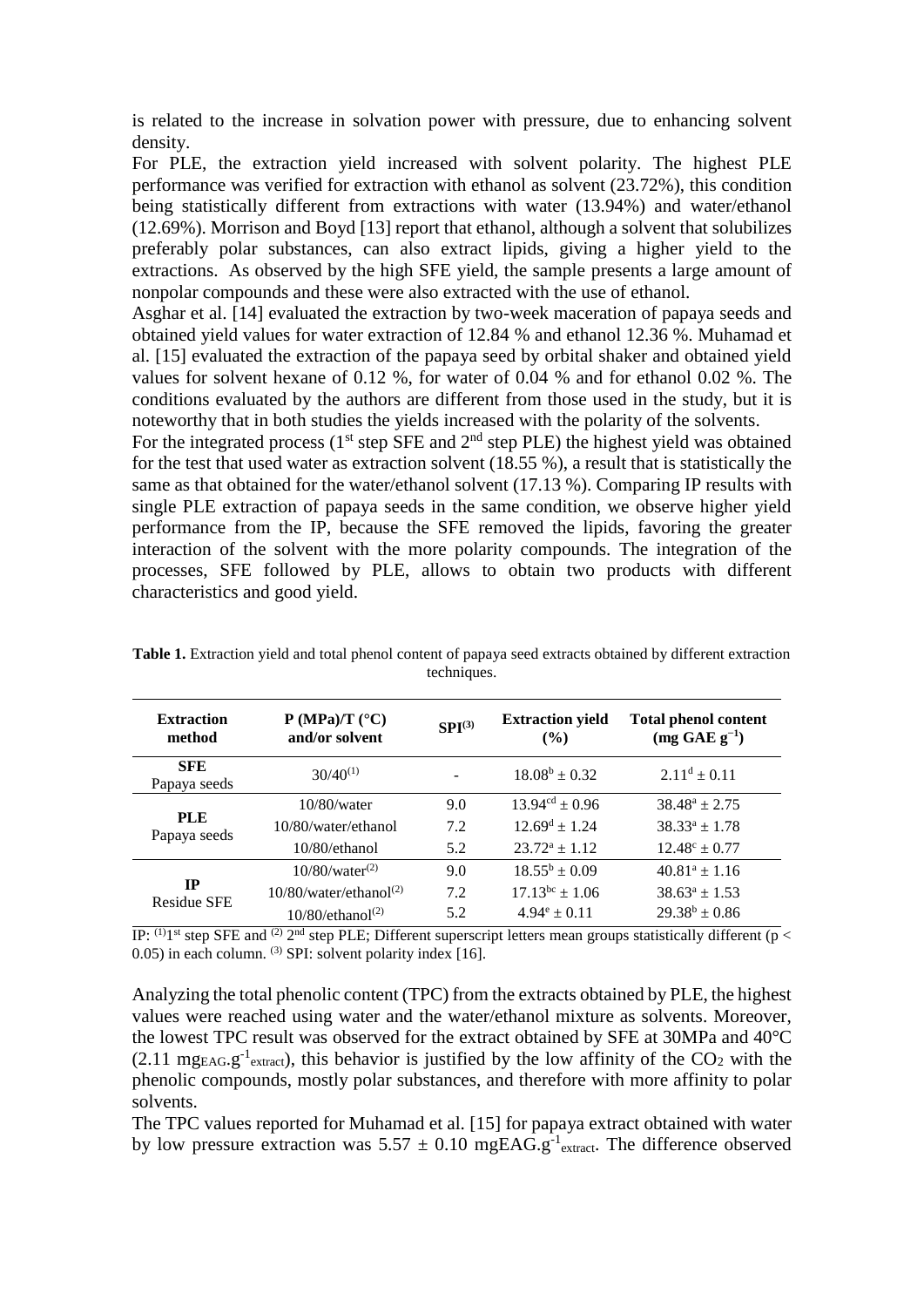between the literature data is related to the conditions of the raw material and to the preparation of the samples.

For the IP extraction method, the content of phenolic compounds ranged from 29.38 to 40.81 mg<sub>EAG</sub>.g<sup>-1</sup><sub>extract</sub>, with the highest value observed for the treatment using water as solvent. The SFE removed mostly low polar compounds, which allowed the PLE to a better interaction between the solvent and phenolic compounds. It is important to observe that the integrated process (SFE and subsequent extraction with PLE) favored the increase of TPC recovery. This demonstrates that the extraction with SFE besides removing the oily fraction present in the sample can be used as a pretreatment for the PLE step.

In general, SFE with  $CO<sub>2</sub>$  removes compounds with nonpolar characteristics and PLE using polar solvents (ethanol and water) recovers more polar compounds. Therefore, the sample treatment with SFE before PLE provides a gain in total yield and in TPC. Highlighting the importance of a sequential process for raw material fractionation.

## **3.2. Antioxidant activity**

The antioxidant activity of papaya seed extracts was evaluated by β-carotene/linoleic acid system and by DPPH radical method, presented in terms of  $EC_{50}$  (effective concentration) which expresses the minimum concentration required to inhibit 50% free radicals. Consequently, lowest  $EC_{50}$  values indicate highest free radical scavenging activity. Table 2 shows antioxidant activity values obtained by the different extraction methods. The synthetic compound BHT was used as standard for comparison purpose.

The EC<sub>50</sub> results ranged from 199.7 to >1000  $\mu$ g.mL<sup>-1</sup>. The best results were obtained by PLE and IP with the use of water/ethanol as solvent, with values of 201.01 and 199.7  $\mu$ g.mL<sup>-1</sup>, respectively. These EC<sub>50</sub> values were close to the one verified for the standard antioxidant BHT  $(261 \mu g.mL^{-1})$ , demonstrating a strong antioxidant potential of these extracts. The water/ethanol mixture provided the extraction of compounds with high antioxidant activity compared to other solvents. According to Bobinaité et al. [17] the hydro-alcoholic mixtures are rather few selective and scanned a wide range of polarities regarding the compounds to be extracted.

The extracts obtained by SFE and PLE with ethanol showed  $EC_{50}$  values higher than 1000  $\mu$ g.mL<sup>-1</sup>. In this case, it can be assumed that under the analyzed conditions the extracts did not present detectable activity by DPPH radical method. An important factor to be observed for the antioxidant activity by the DPPH method is that the extracts obtained by IP presented  $EC_{50}$  values better than the extract obtained by SFE and PLE in separate processes. In this way, the combination of the processes favored the extraction of compounds with higher antioxidant activity by the DPPH radical method.

A similar behavior to the DPPH method was observed for the β-carotene/linoleic acid system method. Where the extracts obtained by IP presented higher values of AA when compared with the SFE and PLE techniques.

The IP method provided an increment in antioxidant potential of the extract, which can be observed when comparing the antioxidant activity from the extract obtained by PLE with ethanol with the extract obtained by IP with ethanol, 36.44 % and 92.30 %, respectively. This behavior indicates that the treatment of the raw material with the SFE (first step of the IP) provided good fractionation of the extract. In the  $1<sup>st</sup>$  step of the IP, the SFE method removed mostly nonpolar compounds, with affinity to  $CO<sub>2</sub>$ , and in the 2<sup>nd</sup> step (PLE) the compounds with higher polarity and with antioxidant activity were removed. It can once again highlight the efficiency of the combination of processes for the greater extraction of compounds with biological activities.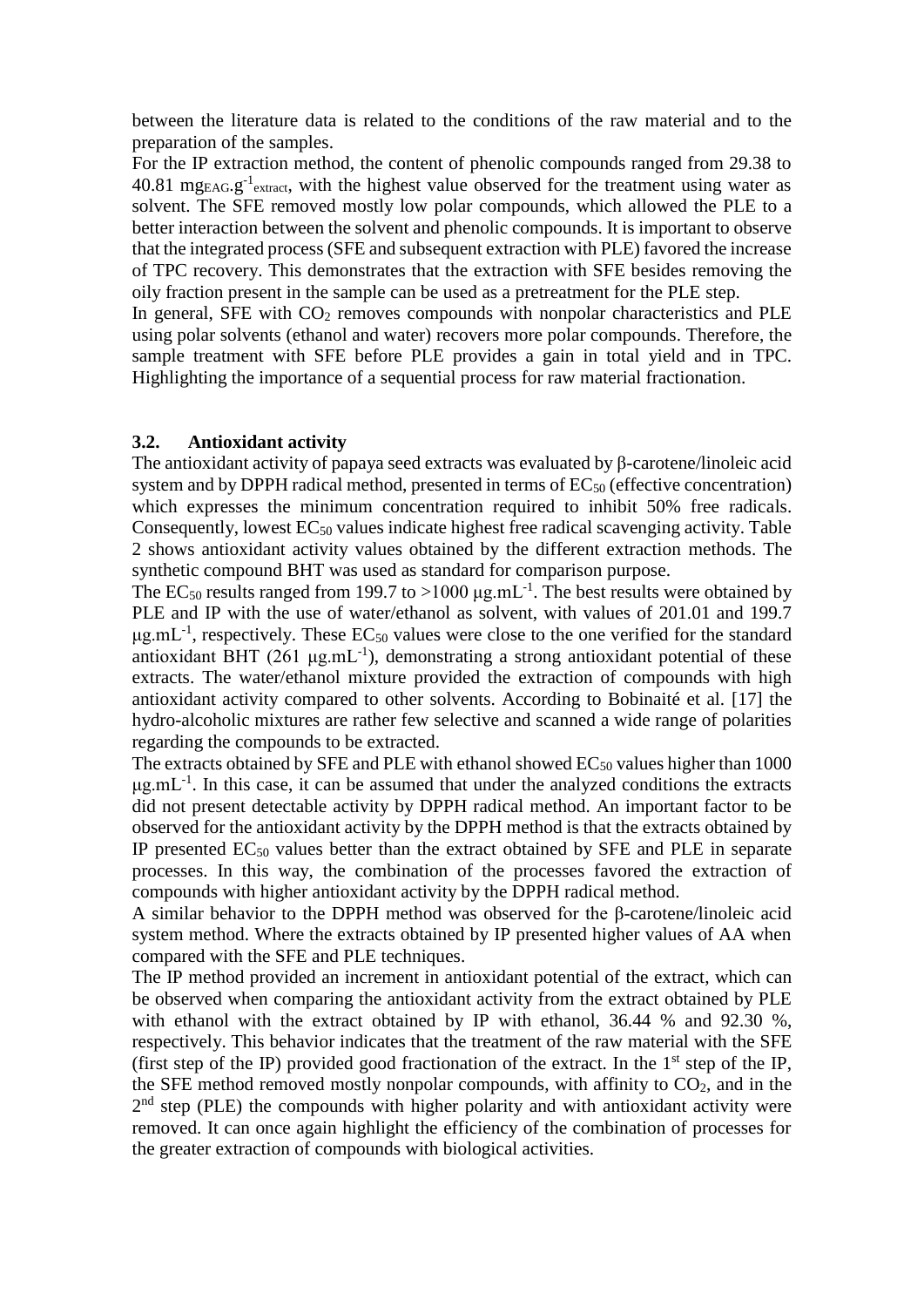Barroso et al. [6] and Corrêa [18] found benzyl isothiocyanate as the main constituent of papaya seed. This compound is related to the biological activities found in this study. According to Clarke [19] benzyl isothiocyanate (BITC) is a bioactive compound derived from the hydrolyzate of myrosinase, present in papaya seeds.

| <b>Extraction</b><br>method | $P(MPa)/T$ (°C)<br>and/or solvent     | <b>Sample</b>                                                  | <b>DPPH</b> $EC_{50}$<br>$(\mu g \text{ mL}^{-1})$ | $\beta$ -carotene bleaching<br>AA(%) |
|-----------------------------|---------------------------------------|----------------------------------------------------------------|----------------------------------------------------|--------------------------------------|
| <b>SFE</b>                  | $30/40^{(1)}$                         | Papaya seeds                                                   | $>1000^e$                                          | $24.29^e \pm 2.32$                   |
| <b>PLE</b>                  | $10/80$ /water                        | Papaya seeds                                                   | $768.61^{\circ}$ + 10.51                           | $70.25^{bc} \pm 0.49$                |
|                             | 10/80/water/ethanol                   | Papaya seeds                                                   | $201.01^a \pm 7.40$                                | $71.29^{bc} \pm 1.18$                |
|                             | $10/80$ /ethanol                      | Papaya seeds                                                   | $>1000^e$                                          | $36.44^d \pm 2.54$                   |
| <b>IP</b>                   | $10/80/water^{(2)}$                   | <b>Residue SFE</b><br><b>Residue SFE</b><br><b>Residue SFE</b> | $1000^d \pm 48.10$                                 | $74.22^b \pm 4.28$                   |
|                             | $10/80$ /water/ethanol <sup>(2)</sup> |                                                                | $199.7^a + 3.19$                                   | $62.51^{\circ} \pm 1.88$             |
|                             | $10/80$ /ethanol <sup>(2)</sup>       |                                                                | $529.92^b \pm 3.29$                                | $92.30^a \pm 6.67$                   |
|                             | <b>BHT</b>                            |                                                                | $261 + 12$                                         |                                      |

**Table 2.** Antioxidant activity by DPPH and β-carotene bleaching for papaya seed extracts obtained by different extraction techniques.

IP:  $^{(1)}$ 1<sup>st</sup> step SFE and <sup>(2)</sup> 2<sup>nd</sup> step PLE; Different superscript letters mean groups statistically different (p < 0.05) in each column.

#### **4 Conclusion**

The integrated process ( $1<sup>st</sup>$  step SFE and  $2<sup>nd</sup>$  step PLE) provided extracts with better extraction yield and biological activities when compared to the individually applied SFE and PLE techniques. Thus, the integration of processes can be an alternative to improve the performance of the SFE and PLE techniques, in addition to providing a better use of the raw material which are considered an agroindustrial residues without definite applicability. Highest phenolic content and antioxidant activity were achieved when papaya seeds was previously defatted by SFE (30 MPa/40 °C) and then submitted to PLE (10 MPa/70°C/water/ethanol), a combination mode.

## **Acknowledgements**

The authors wish to thank CNPq (projects number 454025/2014) and Capes, Brazilian funding agencies, for the financial support and post-doctoral fellowships which sponsored this work.

# **5 References**

[1] SAEED, F.; ARSHAD, M. U.; PASHA, I.; NAZ, R.; BATOOL, R.; KHAN, A. A.; NASIR, M. A.; SHAFIQUE, B. Nutritional and phyto-therapeutic potential of papaya (Carica Papaya Linn.): An overview. International Journal of Food Properties, v. 17, 2014, p. 1637–1653.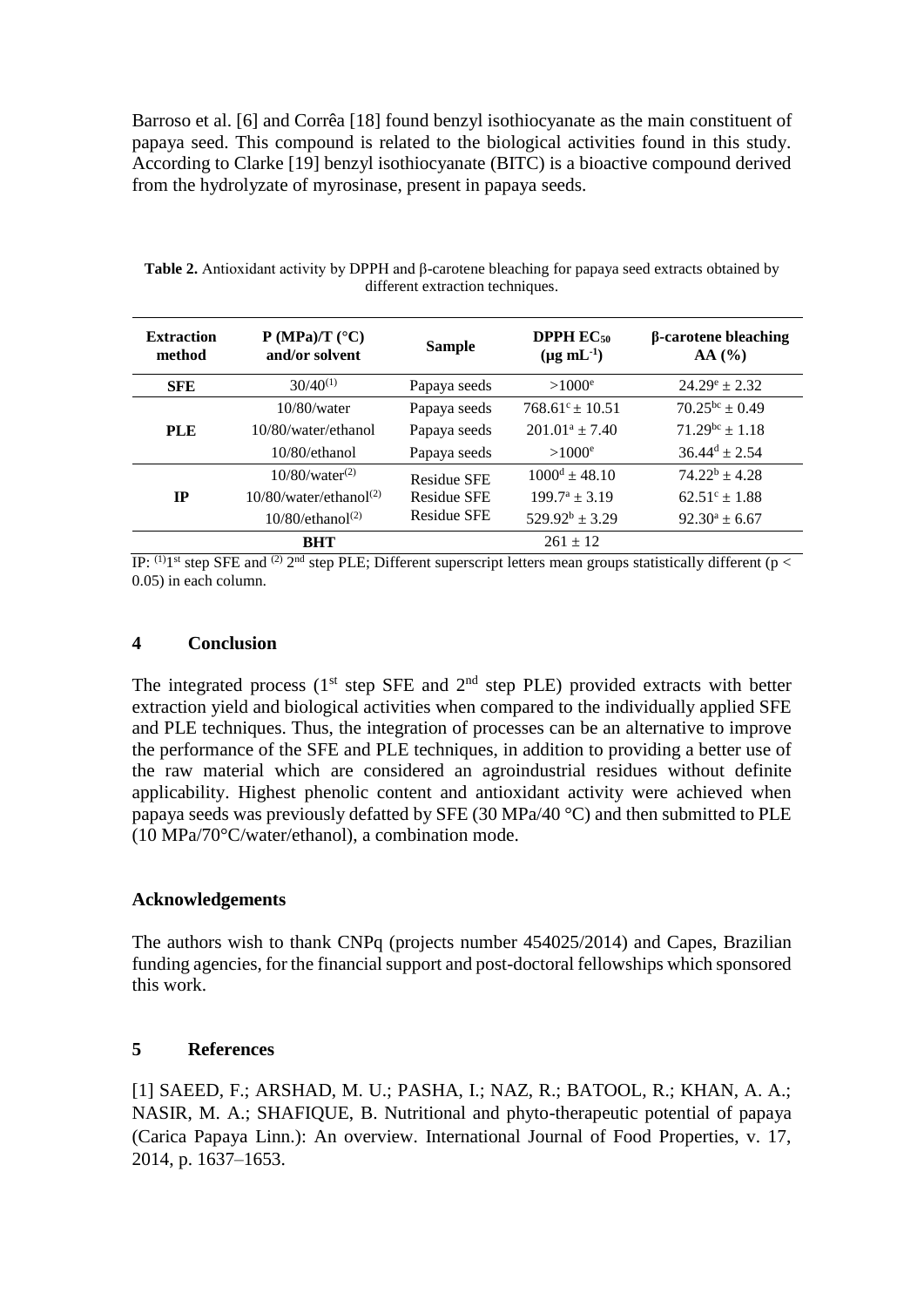[2] HE, X.; MA, Y.; YI, G.; WU, J.; ZHOU, L.; GUO, H. Chemical composition and antifungal activity of Carica papaya Linn. seed essential oil against Candida spp. Letters in Applied Microbiology, v. 64, 2017, p. 350–354, 2017.

[3] HERRERO, M.; CASTRO-PUYANA, M.; MENDIOLA, J. A.; IBAÑEZ, E. Compressed fluids for the extraction of bioactive compounds. TrAC Trends in Analytical Chemistry, v. 43, 2013, p. 67–83.

[4] WIJNGAARD, H.; HOSSAIN, M. B.; RAI, D. K.; BRUNTON, N. Techniques to extract bioactive compounds from food by-products of plant origin. Food Research International, v. 46(2), 2012, p. 505–5.

[5] MAZZUTTI, S.; RODRIGUES, L.G.G.; MEZZOMO, N.; VENTURI, V.; FERREIRA, S.R.S. Integrated green-based processes using supercritical  $CO<sub>2</sub>$  and pressurized ethanol applied to recover antioxidant compounds from cocoa (Theobroma cacao) bean hulls. J. Supercrit. Fluids, v. 135, 2018, p. 52–59.

[6] BARROSO, P. T. W.; CARVALHO, P. P.; ROCHA, T. B.; PESSOA, F. L. P.; AZEVEDO, D. A.; MENDES, M. F. Evaluation of the composition of Carica papaya L. seed oil extracted with supercritical CO<sub>2</sub>. Biotechnology Reports, v. 11, 2016, p. 110– 116.

[7] KOŞAR, M.; DORMAN, H. J. D.; HILTUNEN, R. Effect of an acid treatment on the phytochemical and antioxidant characteristics of extracts from selected Lamiaceae species. Food Chemistry, v. 91, 2005, p. 525–533.

[8] MENSOR, L. L.; MENEZES, F. S.; LEITÃO, G. G.; REIS, A. S.; DOS SANTOS, T. C., COUBE, C. S. Screening of Brazilian plant extracts for antioxidant activity by the use of DPPH free radical method. Phytotherapy Research, v. 15, 2001, p. 127–130.

[9] MATTHÄUS, B. Antioxidant activity of extracts obtained from residues of different oilseeds. Journal of Agricultural and Food Chemistry, v. 50, 2002, p. 3444–3452.

[10] KANG, H. J.; CHAWLA, S. P.; JO, C.; KWON, J. H.; BYUN, M. W. Studies on the development of functional powder from citrus peel. Bioresource Technology, v. 97, 2006, p. 614–620.

[11] CRUZ, P.N. da. Potencial antioxidante e antimicrobiano dos extratos obtidos da semente de butiá da praia (Butia catarinensis). Master Thesis, 2016.

[12] GUINDANI, C.; PODESTÁ, R.; BLOCK, J.M.; ROSSI, M.J.; MEZZOMO, N.; FERREIRA, S.R.S. Valorization of chia (Salvia hispanica) seed cake by means of supercritical fluid extraction, J. Supercrit. Fluids, v. 112, 2016, p. 67–75.

[13] MORRISON, R. T.; BOYD, R. N. Química Orgânica. 7ed. Fundação Calouste Gulbenkian, 1981.

[14] ASGHAR, N.; NAQVI, S. A. R.; HUSSAIN, Z.; RASOOL, N.; KHAN, Z. A.; SHAHZAD, S. A.; SHERAZI, T. A.; JANJUA, M. R. S. A.; NAGRA, S. A.; ZIA-UL-HAQ, M.; JAAFAR, H. Z. Compositional difference in antioxidant and antibacterial activity of all parts of the Carica papaya using different solvents. Chemistry Central Journal, 2016, p. 1–11.

[15] MUHAMAD, S. A. S.; JAMILAH, B.; RUSSLY, A. R.; FARIDAH, A. The antibacterial activities and chemical composition of extracts from Carica papaya cv. Sekaki/Hong Kong seed. International Food Research Journal, v. 24, 2017, p. 810–818.

[16] BYERS, J. A. Catálogo Phenomenex, 2009. Available from: http://www.phenomenex.com/phen /Doc/ z366.pdf.

[17]Bobinaitė, R., Viškelis, P., Buskienė, L. Extraction of phenolic compounds from raspberry press cake. Sodinink. Ir Daržinink. V. 29, 2010, p. 19–31.